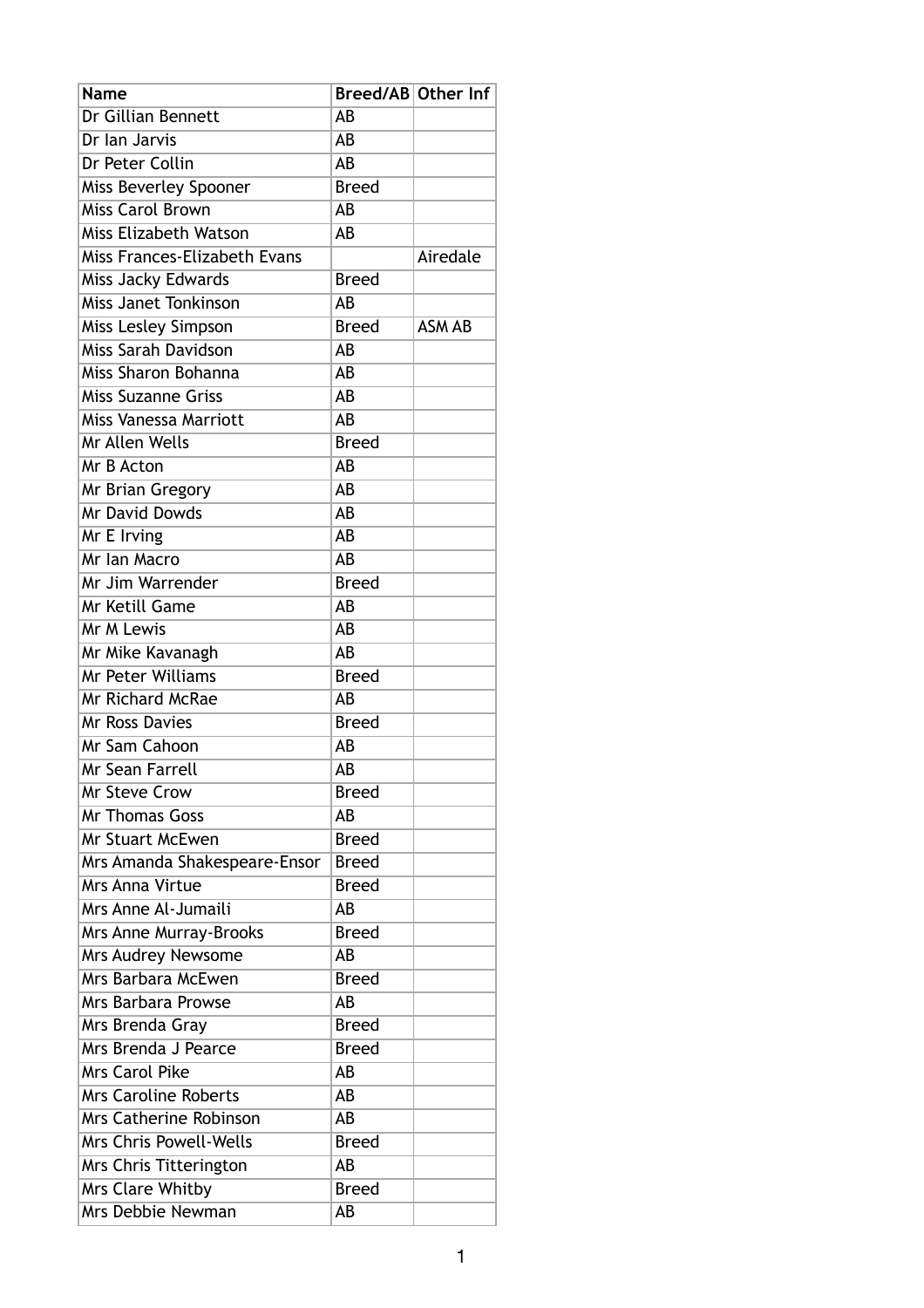| Mrs Dianne Taylor               | AB           |               |
|---------------------------------|--------------|---------------|
| Mrs Doreen Dobson               | <b>Breed</b> |               |
| Mrs Eileen Fryer                | AB           |               |
| <b>Mrs Elaine Robinson</b>      | AB           |               |
| Mrs Georgina Anderson-Keeble    | AB           |               |
| Mrs Gloria Hehir                | AB           | <b>GCCFI</b>  |
| Mrs Grace Wylde                 | <b>Breed</b> |               |
| <b>Mrs Heather McRae</b>        | AB           |               |
| <b>Mrs Helen Marriott-Power</b> | AB           |               |
| Mrs Irene Rothwell              | <b>Breed</b> |               |
| Mrs Isabel Lewis                | AB           |               |
| Mrs Jackie Pell                 | <b>Breed</b> |               |
| <b>Mrs Jane Truscott</b>        | AB           |               |
| Mrs Janet Pointon               | AB           |               |
| Mrs Jean Broad                  | AB           |               |
| <b>Mrs Jennifer Pinches</b>     | AB           |               |
| Mrs Judy Emmens                 | <b>Breed</b> |               |
| Mrs Julie Wilkinson             | AB           |               |
| Mrs June Ferguson               | AB           |               |
| Mrs June Gillies                | <b>Breed</b> | <b>AB ASM</b> |
| Mrs Kate Ekanger                | AB           |               |
| Mrs L Gray                      | AB           |               |
| Mrs Lesley Szwed                | AB           |               |
| Mrs Lisa Robinson-Talboys       | AB           |               |
| Ms Lyndsey Robinson             | AB           |               |
| Mrs Lynda Ashmore               | AB           |               |
| Mrs Maria Chapman-Beer          | AB           |               |
| Mrs Marlene Buckeridge          | <b>Breed</b> |               |
| Mrs Monica Acton                | <b>Breed</b> |               |
| Miss Nybee Snaddon              | <b>Breed</b> |               |
| <b>Mrs Pat Hartin</b>           | AB           |               |
| Mrs Pat Parrish                 | AB           |               |
| Mrs Patricia Harper             | AB           |               |
| Mrs Penny Akehurst              | AB           |               |
| Mrs Penny Woodhead              | <b>Breed</b> |               |
| <b>Mrs Ronnie Brooks</b>        | AB           | <b>GCCFI</b>  |
| Mrs Rosemary Fisher             | <b>Breed</b> |               |
| Mrs Lesley Tricker              | AB           |               |
| Mrs Sally Tokens                | AB           |               |
| Mrs Sandra Woodley              | <b>Breed</b> |               |
| Mrs Shelagh Heavens             | AB           |               |
| Mrs Sue Kirk                    | AB           |               |
| Mrs V A Price                   | AB           |               |
| Ms Barbara James                | <b>Breed</b> |               |
| Ms Carmel Byrne                 | AB           | <b>GCCFI</b>  |
| Ms Judith Mercer                | AB           |               |
| Ms Dorothy Tomlinson            | AB           |               |
| Ms Sally Woolrich               | AB           |               |
|                                 |              |               |